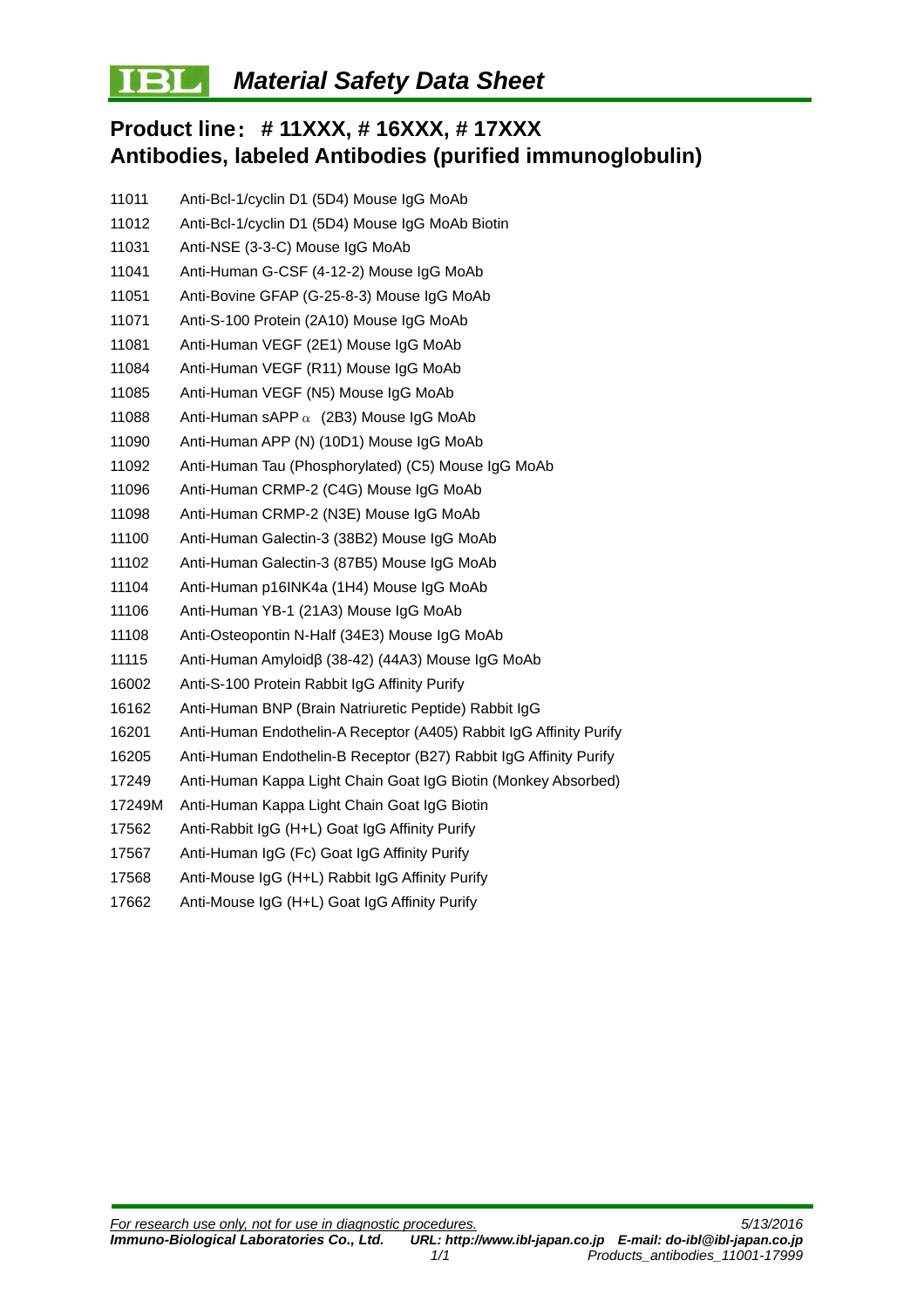# *1. Identification of substance/mixture and company information*

# **Product : Listed on the front cover.**

# **Product detail : Antibody or labeled Antibody, (Lyophilized)**

## **Manufacturer /Supplier of the safety data sheet**

Immuno-Biological Laboratories Co., Ltd. 1091-1 Naka, Fujioka-shi, Gunma 375-0005, JAPAN TEL: +81 (0)274-22-2889 FAX: +81 (0)274-23-6055 URL: http://www.ibl-japan.co.jp/eng/ E-Mail: do-ibl@ibl-japan.co.jp

#### *2. Composition/information on ingredients*

- · **Chemical characterization:** Mixture
- **Description:** Mixture of substance below as a hazardous additive (preservative).

| Dangerous substance: | <b>CAS Number</b> | Percent (w/w) %                         |
|----------------------|-------------------|-----------------------------------------|
| Sodium azide         | 26628-22-8        | 5%                                      |
| $\Omega$             |                   | (After reconstitution, 0.05 % in w/v %) |

#### · **Additional information:**

This product is poisonous substance under control law in Japan.

#### **Below are information as NaN3**

#### *3. Hazard identification*

#### · **Hazard description:**

Very hazardous in case of skin contact (irritant), of eye contact (irritant). Hazardous in case of ingestion, of inhalation. Slightly hazardous in case of skin contact (permeator). Severe over-exposure can result in death.

Inflammation of the eye is characterized by redness, watering, and itching. Skin inflammation is characterized by itching, scaling, reddening, or, occasionally, blistering.

#### · **Information concerning to particular hazards to man and environment:**

Repeated exposure to an highly toxic material may produce general deterioration of health by an accumulation in one or many human organs.

Dangerous for the environment.

## *4. First aid measures*

#### Eve Contact:

Check for and remove any contact lenses. Immediately flush eyes with running water for at least 15 minutes, keeping eyelids open. Cold water may be used. Do not use an eye ointment. Seek medical attention.

· **Skin Contact:** 

After contact with skin, wash immediately with plenty of water. Gently and thoroughly wash the contaminated skin with running water and non-abrasive soap. Be particularly careful to clean folds, crevices, creases and groin.

Cold water may be used. Cover the irritated skin with an emollient. If irritation persists, seek medical attention.

Wash contaminated clothing before reusing.

#### · **Serious Skin Contact:**

Wash with a disinfectant soap and cover the contaminated skin with an anti-bacterial cream. Seek immediate medical attention.

- · **Inhalation:** Allow the victim to rest in a well ventilated area. Seek immediate medical attention.
- · **Serious Inhalation:**

*For research use only, not for use in diagnostic procedures. 4/17/2012 Immuno-Biological Laboratories Co., Ltd. URL: http://www.ibl-japan.co.jp E-mail: do-ibl@ibl-japan.co.jp 1/4 MSDS\_e\_Antibodies*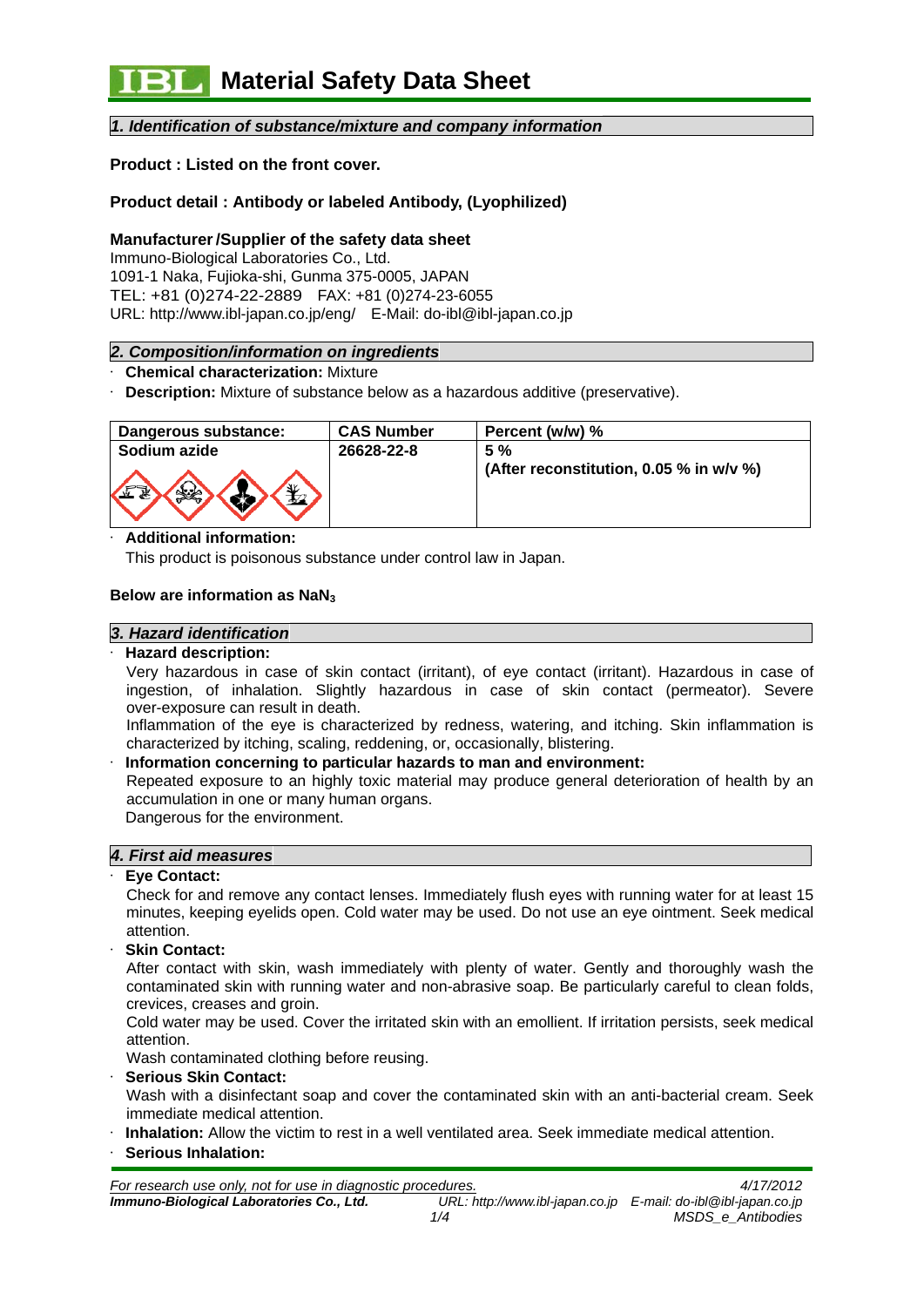Evacuate the victim to a safe area as soon as possible. Loosen tight clothing such as a collar, tie, belt or waistband. If breathing is difficult, administer oxygen. If the victim is not breathing, perform mouth-to-mouth resuscitation. Seek medical attention.

· **Ingestion:** 

Do not induce vomiting. Examine the lips and mouth to ascertain whether the tissues are damaged, a possible indication that the toxic material was ingested; the absence of such signs, however, is not conclusive. Loosen tight clothing such as a collar, tie, belt or waistband. If the victim is not breathing, perform mouth-to-mouth resuscitation. Seek immediate medical attention.

**Serious Ingestion: Not available.** 

# *5. Fire fighting measures*

- · **Flammability of the Product:** May be combustible at high temperature.
- · **Auto-Ignition Temperature:** Not available.
- · **Flash Points:** Not available.
- · **Flammable Limits:** Not available.
- · **Products of Combustion:** Some metallic oxides.
- · **Fire Hazards in Presence of Various Substances:** Highly flammable in presence of shocks.
- · **Explosion Hazards in Presence of Various Substances:**

Risks of explosion of the product in presence of static discharge: Not available. Highly explosive in presence of shocks, of metals.

- · **Fire Fighting Media and Instructions:**  SMALL FIRE: Use DRY chemical powder. LARGE FIRE: Use water spray, fog or foam. Do not use water jet.
- · **Special Remarks on Fire Hazards:** Not available.
- · **Special Remarks on Explosion Hazards:** Not available.

## *6. Accidental release measures*

## · **Measures for environmental protection:**

Not to flow into the river etc. , and collect what flows out with sand or other nonflammable absorbents.

Do not allow to enter sewers/ surface or ground water.

· **Measures for cleaning/collecting:**  Absorb with liquid-binding material (sand, diatomite, acid binders, universal binders, sawdust).

# *7. Handling and storage*

## · **Precautions:**

Keep locked up. Keep away from heat. Keep away from sources of ignition. Avoid contact with skin and eyes Keep away from incompatibles such as metals.

· **Storage:** 

Keep container dry. Keep in a cool place. Keep in a cool, well-ventilated place. Highly toxic or infectious materials should be stored in a separate locked safety storage cabinet or room.

# *8. Exposure control and personal protection gear*

## · **Engineering Controls:**

Use process enclosures, local exhaust ventilation, or other engineering controls to keep airborne levels below recommended exposure limits. If user operations generate dust, fume or mist, use ventilation to keep exposure to airborne contaminants below the exposure limit.

## · **Personal Protection:**

Splash goggles. Lab coat. Dust respirator. Be sure to use an approved/certified respirator or equivalent. Gloves.

| 9. Physical and chemical properties |                  |  |  |  |  |  |
|-------------------------------------|------------------|--|--|--|--|--|
|                                     |                  |  |  |  |  |  |
| <b>Chemical formulae:</b>           | NaN <sub>3</sub> |  |  |  |  |  |
| <b>Molecular weight:</b>            | 65.01            |  |  |  |  |  |

*For research use only, not for use in diagnostic procedures. 4/17/2012*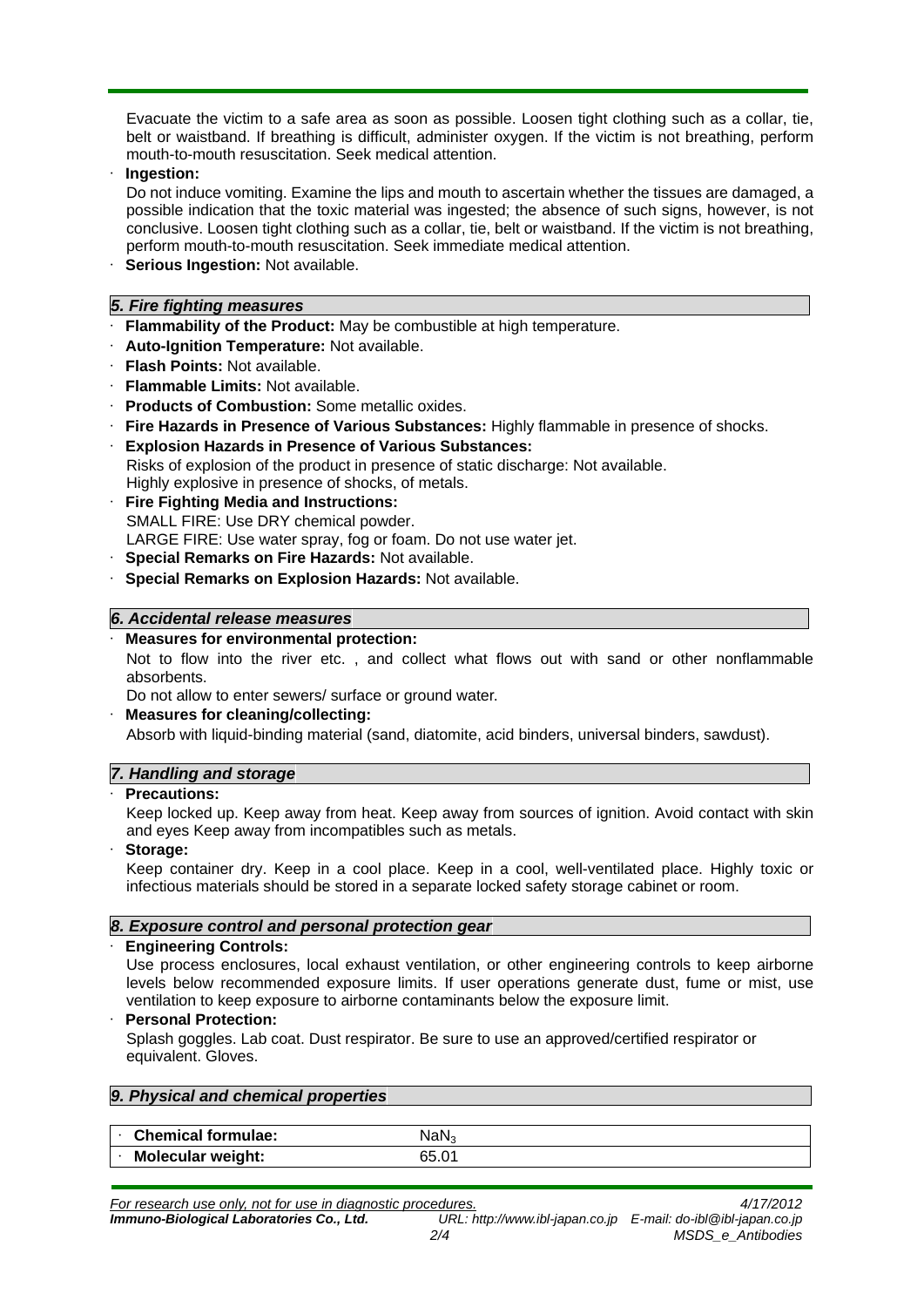| Form:                                   | Powder                |
|-----------------------------------------|-----------------------|
| Colour:                                 | Not available         |
| Odour:                                  | Not available         |
| <b>Change in condition</b>              |                       |
| <b>Melting point/Melting range:</b>     | Decomposes            |
| <b>Boiling point/Boiling range:</b>     | Not available         |
| Flash point:                            | Not available         |
| Self-igniting:                          | Not self-igniting.    |
| Density:                                | Not determined        |
| Solubility in / Miscibility with Water: | Soluble in cold water |

# *10. Stability and reactivity*

- **Stability: Unstable.**
- · **Instability Temperature:** Not available.
- · **Conditions of Instability:** Not available.
- · **Incompatibility with various substances:** Extremely reactive or incompatible with metals.
- · **Special Remarks on Reactivity:** Not available.

# *11. Toxicological information*

- **Acute toxicity: Poison**
- **Routes of Entry:** Eye contact. Inhalation. Ingestion.
- · **Toxicity to Animals:**  Acute oral toxicity (LD50): 27 mg/kg [Mouse]. Acute dermal toxicity (LD50): 20 mg/kg [Rabbit].
- · **Chronic Effects on Humans:** Not available.
- **Other Toxic Effects on Humans:** Very hazardous in case of skin contact (irritant). Hazardous in case of ingestion, of inhalation. Slightly hazardous in case of skin contact (permeator).
- · **Special Remarks on Toxicity to Animals:** Not available.
- · **Special Remarks on Chronic Effects on Humans:** Not available.
- · **Special Remarks on other Toxic Effects on Humans:** Not available.

# *12. Ecological information*

- · **Ecotoxicity:** Not available.
- · **Products of Biodegradation:**

Possibly hazardous short/long term degradation products are to be expected.

- · **Toxicity of the Products of Biodegradation:** The products of degradation are more toxic.
- · **Special Remarks on the Products of Biodegradation:** Not available.

## *13.Disposal consideration*

**Recommendation:** Dispose in accordance with country and local regulations.

## *14. Transport information*

- · **DOT Classification:** CLASS 6.1; Poisonous material.
- **Identification:** Sodium azide UN: 1687 PG: II
- **Special Provisions for Transport: Not available.**

## *15. Regulations*

· **Labelling according to JP guidelines:** 

Poison by "Poisonous and Deleterious Substances Control Law" in Japan (> 0.1 %)

- · **National regulations**
	- **DSCL (EEC):**

R38- Irritating to skin. R41-Risk of sesrious damage to eyws.